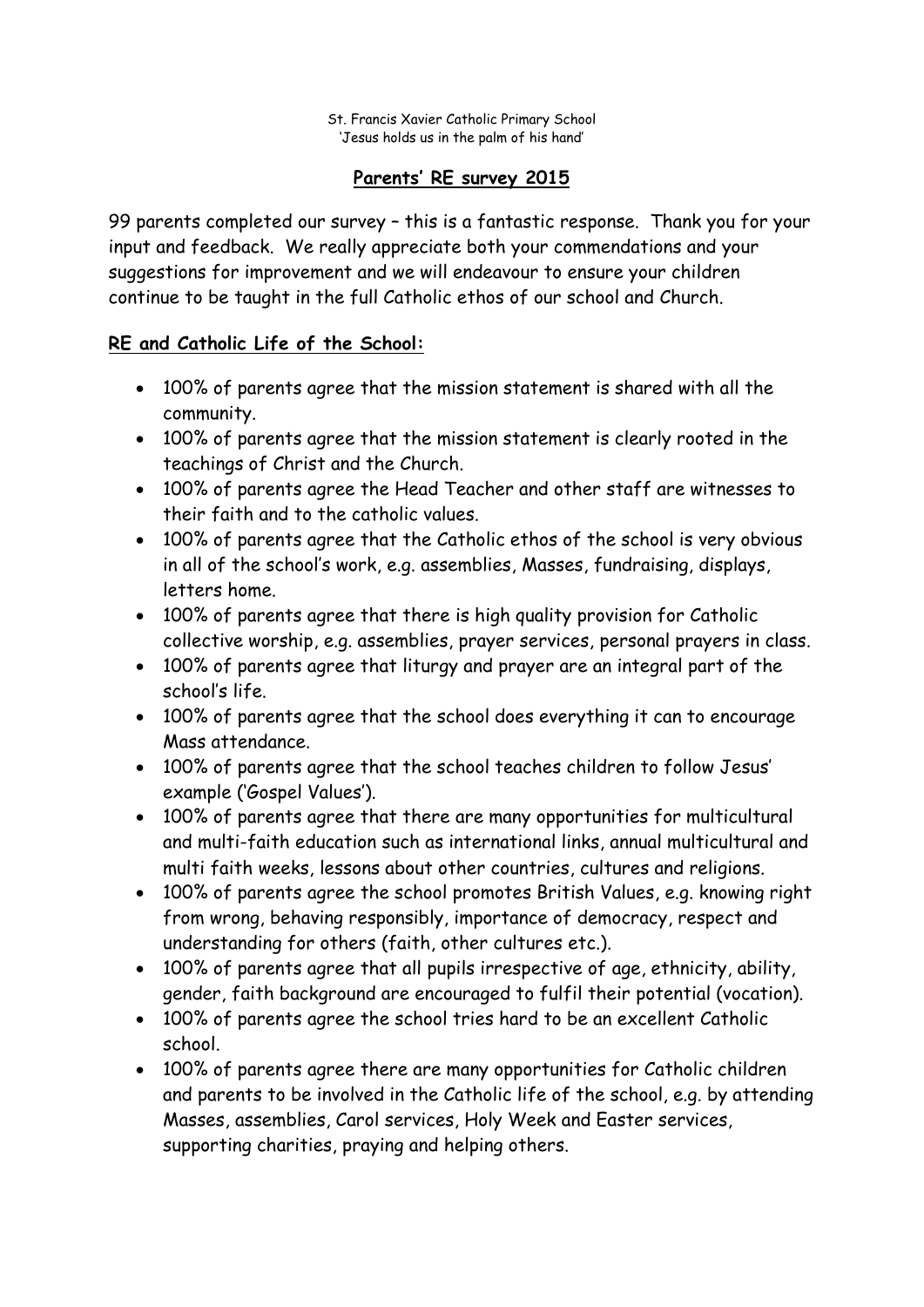School's response:

A massive thank you to all those who took the time to complete a form for the school – we are overwhelmed by the positive feedback we have received. As a Catholic school we will always endeavour to keep Christ in the centre of everything we do. We understand the importance of work and support in school and across the community and greatly appreciate all the help and involvement we receive throughout the year.

### **What do you feel we do well in as a Catholic School?**

Here is a summary of responses from parents.

- Good teaching, discipline and equality.
- The faith is at the core of everything which is excellent. Lots of Masses etc. prayers in class. Thoughtful discussion to aid pupils to put faith into practise.
- Supporting the children in both religious and non-religious areas.
- Encouraging them to engage in all activities.
- Including everyone in all aspects of the Catholic Faith.
- My children having a very good understanding, I enjoy them telling me about what they have learnt.
- The school are very supportive and I feel they promote a friendly environment, the children are their number one priority. This is an excellent school.
- I think that every assembly, mass, celebrations, solemnity are all taught and performed to a very high standard
- The behaviour of the children is exemplary, not only on these occasions but at other times too.
- Thank you for all that you do for our children and the good examples you set.
- I feel the level of support and the understanding of my child's needs are great.
- Teach well and advise parents of encouragement and struggles
- Support children as individuals in their learning.
- The school has an underlying message in everything it does. A good example.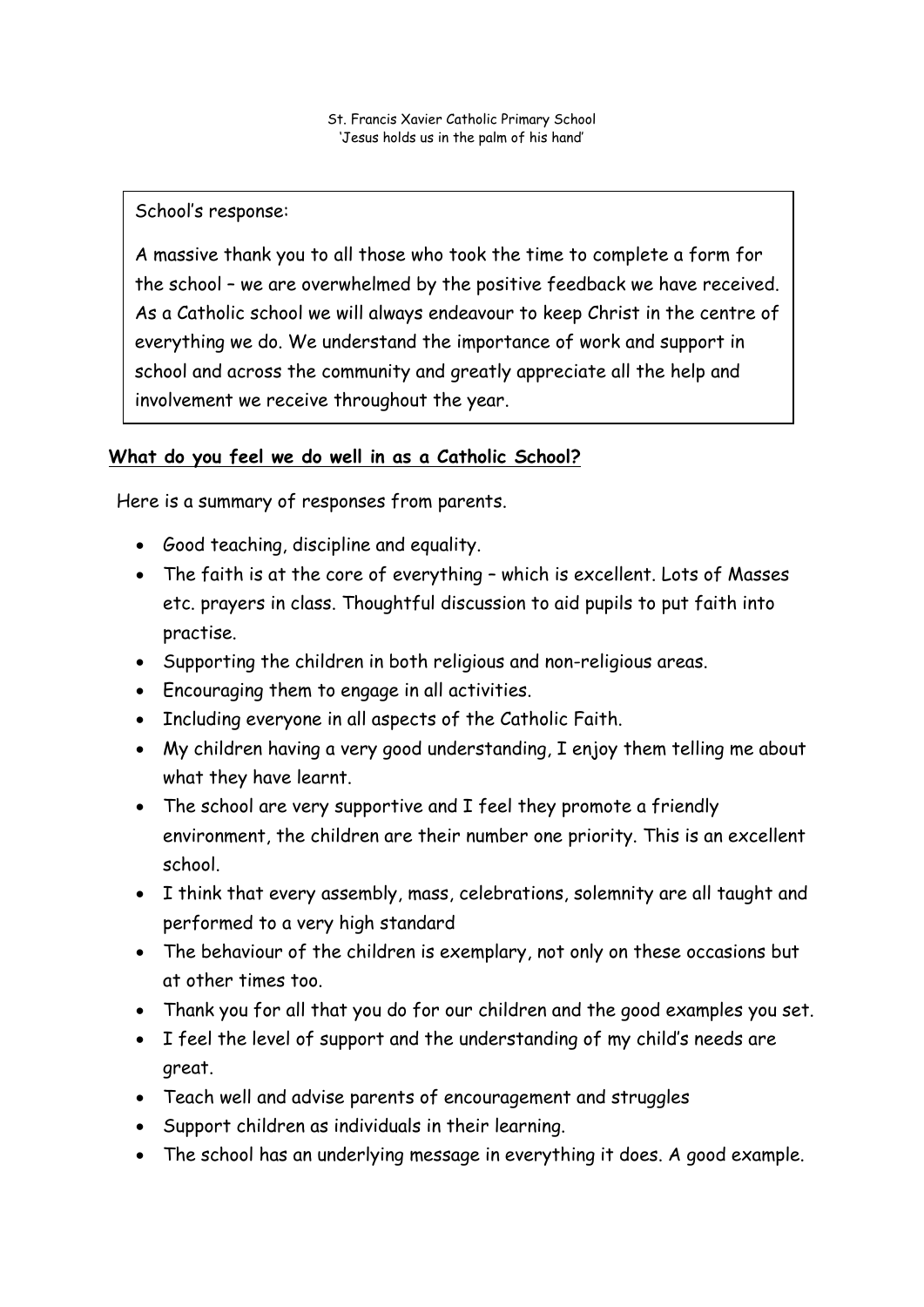- School does well in spreading the Word.
- Integrates all faiths and respects other faiths.
- Keeps parents well informed of child's progress
- School does well in teaching the Faith. Good discipline. Helps pupils that need extra help.
- Outstanding school, great friendly atmosphere. Holy Communion and preparation books. Reconciliation mass was beautiful.
- Promoting the Catholic Life of the school.
- We always feel welcome and supported in this school, it is great.
- School does well in teaching a clear understanding of all the catholic events.
- I think the school makes the Gospel and Church teaching the centre of school life. This is immediately clear when you visit the school.
- The school is very supportive in difficult times.
- I like the fact there are prayers and mass services at school. I think it is very important for children to be told about our faith.
- St Francis teaches great morals, respect, manners and show the children a great understanding of their faith.
- I love how the children go to mass on Thursdays and how the school invites parents to prayer services and assemblies.
- The teachers are good examples / role models. The head teacher is approachable and willing to help.
- Promoting Christian values in the children's everyday lives.
- Love how each child has a day when they lead prayers, also like the introduction of parent prayer services.
- Promoting British values, sending leaflets home with Sunday Gospel and worksheets.
- Prompting the Faith.
- School does well in teaching the children right from wrong, also in teaching them about the values of Jesus and God.
- Encourages hard working, the school works to the children's abilities.
- We feel that the children are being moulded as a good Catholic child because when we discuss the Gospels they participate to our questions and answers.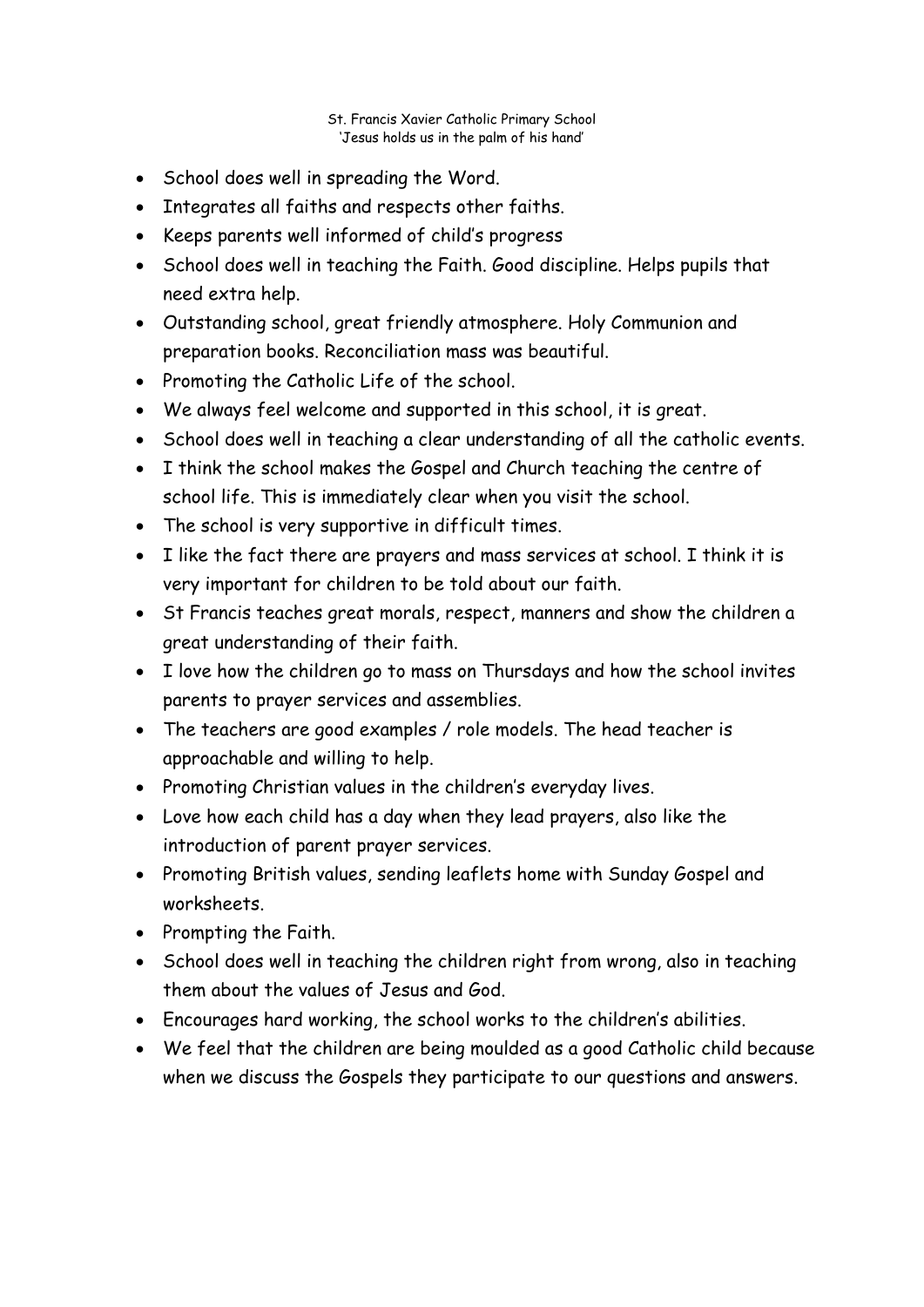- I feel Jesus is the most important part of everything the school does. Prayers, masses, assemblies, even homework. Children are calm and friendly to the others. They respect others as well.
- School does well in keeping the faith instilling good Christian values in the kids.
- Teaching pupils about Jesus / words of God
- Promote family values and encourage children to be well mannered and well behaved.
- I think that all aspects are dealt with very well: discipline, education, play and teaching of Catholicism.
- Keep parents well informed and they keep children interested in learning at the school.
- I believe the school does more than most to promote Catholic values and ethos. Excellent.
- Teaching the children about Christ
- Making children understand the importance of God, prayer and religious belief. Children also like to lead a disciplined life.
- Children do well to regularly attend Church, attendance for classes, Easter assemblies and the teaching of R.E.
- I think the school is doing well with children's value formation, instilling Catholic teachings. I'm quite happy with the school as a big part of moulding our children.
- Children are all encouraged to participate in school masses good communication with parents. The school promotes good behaviour.
- Brining the community together!
- The school stays close to the Catholic Faith and teachings while being inclusive to other faiths.
- Involving parents and the community in the school.
- As a Catholic school you are doing an excellent role in showing children all aspects of the catholic faith. It's really important that they will know from so early about the Church, about Jesus and about living in the Catholic faith.
- Catholic values, respect and understanding for others.
- St Francis is a great school, I feel all the children are well mannered and have a great understanding of the catholic faith.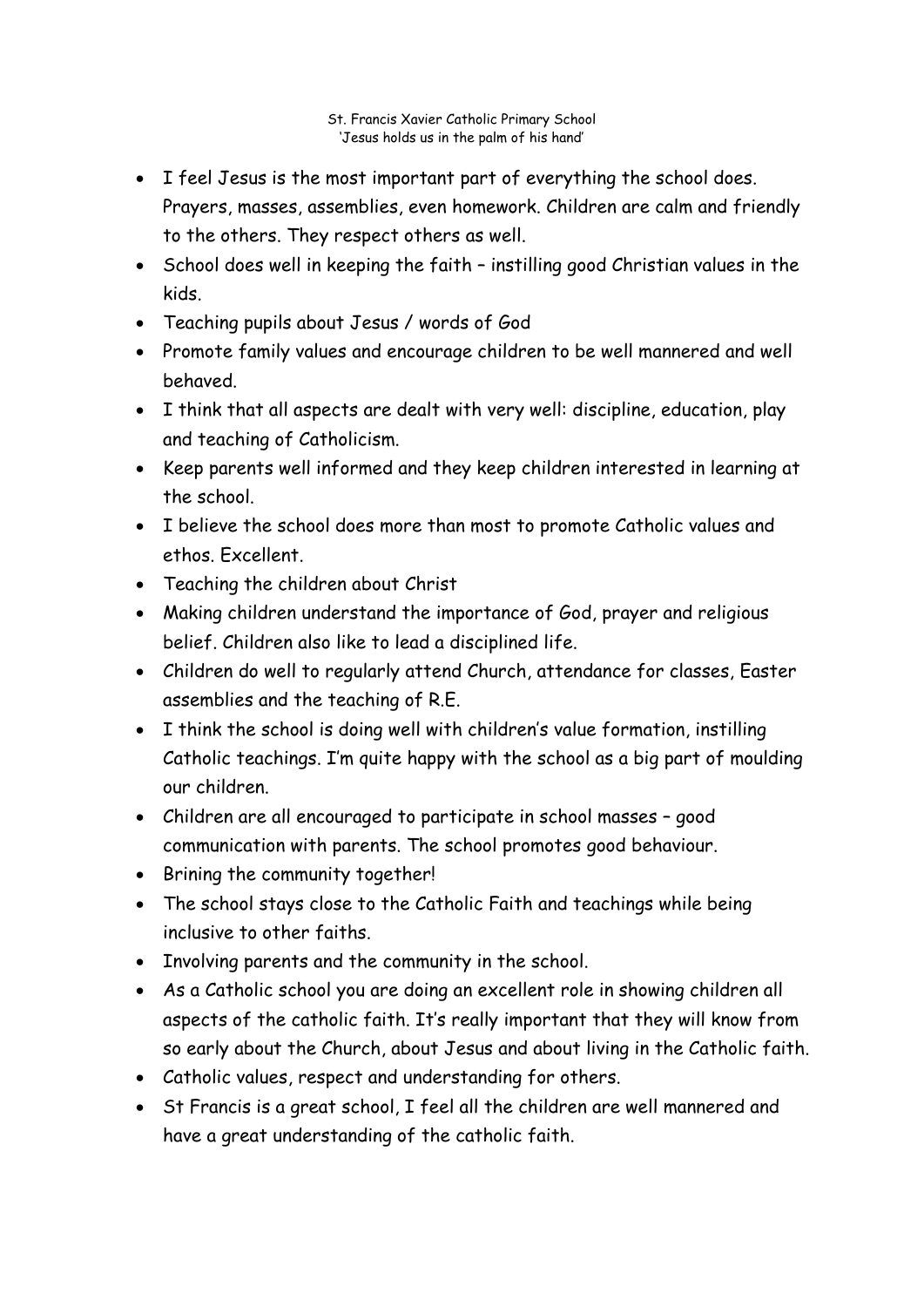- Teaches the children values of life. Provide a good education and learning environment for the children. Children get involved in other school activities.
- I am very happy with the way the school teaches the children British Values like respect, right and wrong.

# School's response:

Thank you for these comments. We see the understanding of different cultures and religions as a vital part of every child's education as a global citizen living in a multicultural and diverse school and society. We plan multi-faith week so that all classes have visits to places of worship and have visitors into school (where possible). Parents were invited to come into school to share their own faith with the children – please keep this in mind for future celebrations.

**Parent Workshops:** Here is a summary of responses from parents. You have made some good suggestions for future improvement – some of the things that you have suggested we already do (for example studying religions not represented in our school population and try foods of other faiths.) We will take all of your feedback on board to ensure that multi-faith week is even more successful next time. Thank you.

# **What could we do better?**

Here is a summary of responses from parents:

• The sacrament of Confirmation needs more communication. Working parents can't attend meetings immediately after school. A letter informing us of everything should be sent in the post.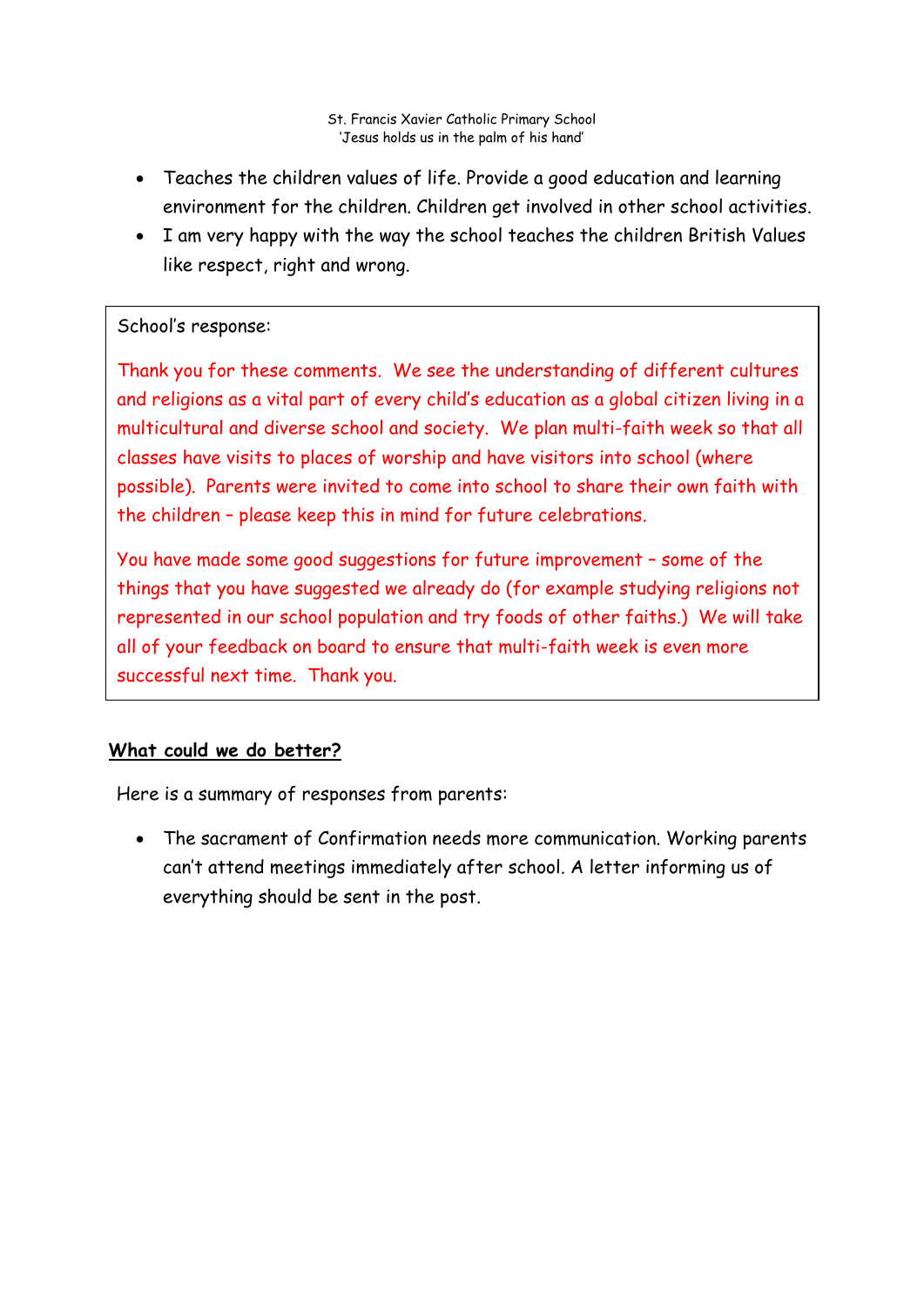• Support children of other faiths to further understand catholic practises in ordinary lives.

#### School's response:

We are aware as parents that not all meetings can be attended due to other commitments, we do however endeavour to ensure correspondents are given to all parents to explain the different events we put on. If you are unsure or haven't received any correspondents please don't hesitate to ask any member of staff.

At St Francis Xavier we pride ourselves on our integration and involvement in teachings of all Faiths to all children – we also ensure that all children are involved in all aspects of special events within the schools life. If there are any other ideas or suggestions please let the school know.

#### **Feedback on workshops attended:**

### **Other feedback:**

- More sports, extra homework for students.
- Let parents help out i.e. volunteer if they have the standard police checks and training.
- Open the gates earlier as it is dangerous to keep the kids waiting on the pavement
- Communicating opportunities for parents to be involved.
- Sometimes it is easier to receive text communications instead of letters occasionally we do not receive letters home.
- Improve feedback mechanism and better follow through of issues raised.
- More notice with events.
- Parents invited to attend assemblies when their child gets a 'star of the week' certificate.
- What has happened to the Irish dancing?
- A bike rack to enable children to ride to school.
- More physical activity clubs after school.